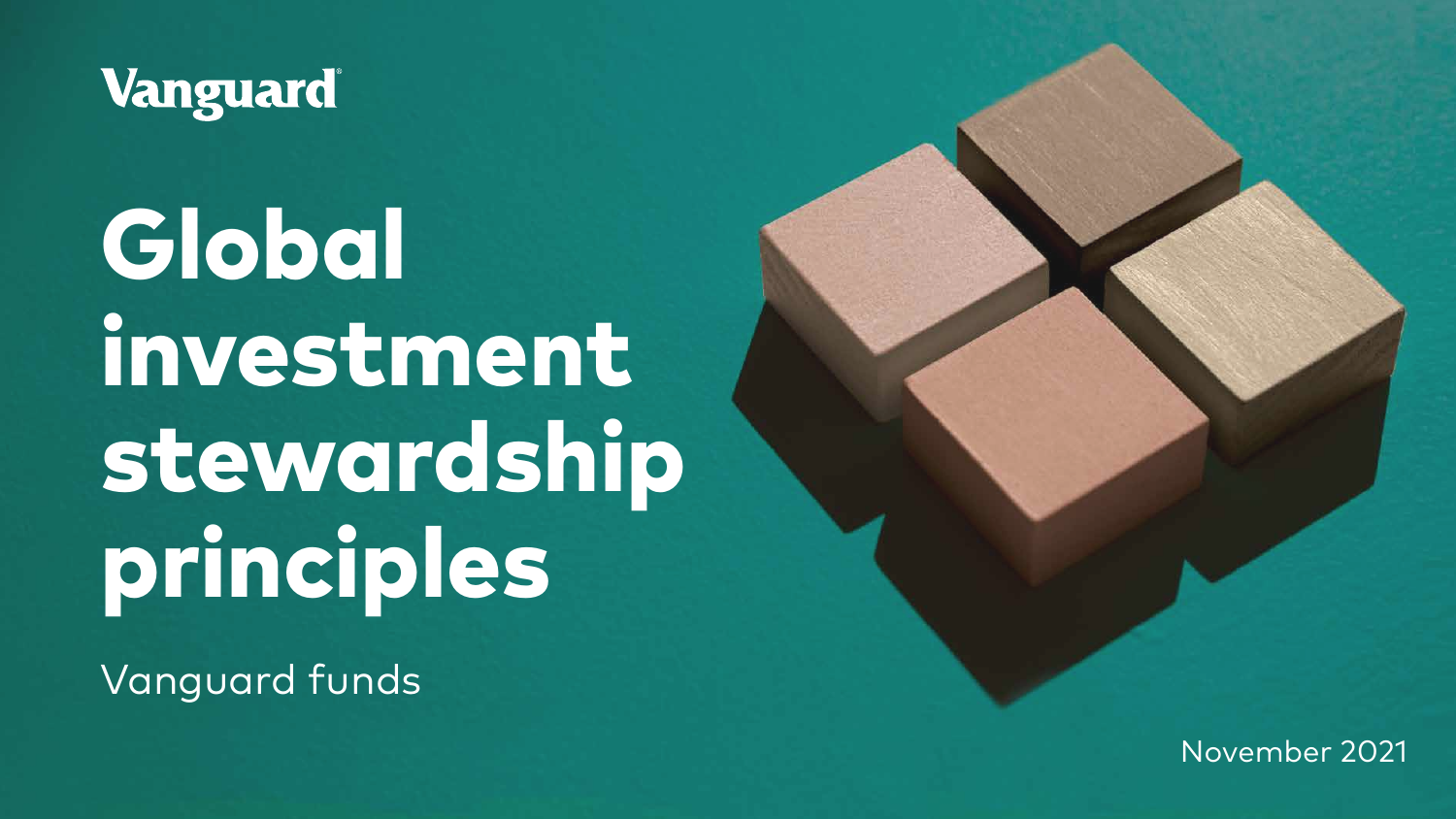Investment Stewardship philosophy ........................................................ 3 Principle I: Board composition and effectiveness................................. 4 Principle II: Oversight of strategy and risk .............................................. 6 Principle III: Executive compensation........................................................ 9 Principle IV: Shareholder rights................................................................. 11



# Table of contents

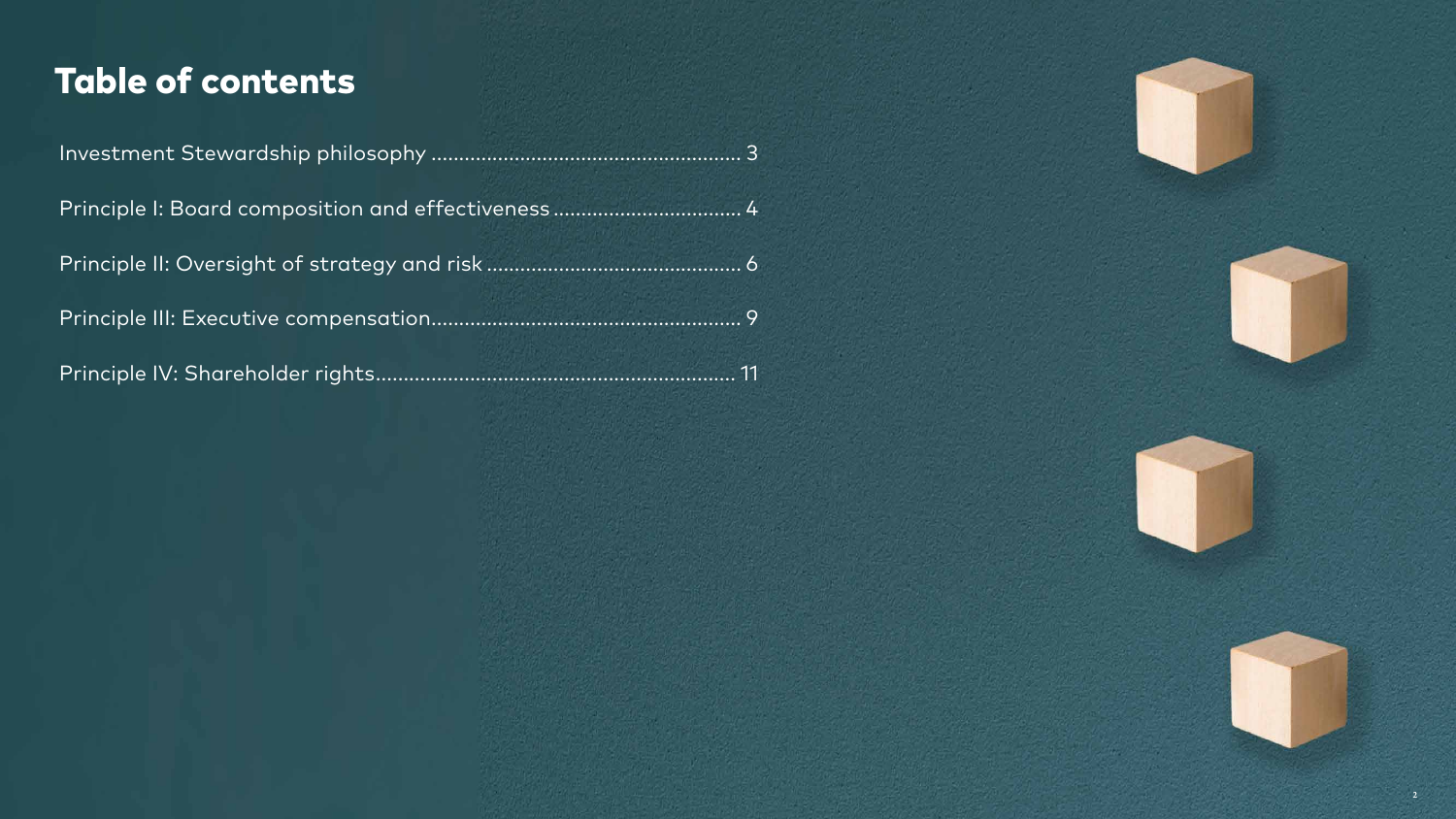# **Investment Stewardship philosophy**

Vanguard is one of the world's largest investment management companies, serving more than 30 million investors worldwide. Our Investment Stewardship program has a clear, consistent, and compelling mandate: to serve as a voice for our investors and to promote long-term value creation at the companies in which our funds invest. In doing so, we are guided by Vanguard's core purpose: *To take a stand for all investors, to treat them fairly, and to give them the best chance for investment success.*

Vanguard index funds are practically permanent investors of the companies in which they invest, holding a stock indefinitely—or as long as it is included in the benchmark index. This long-term perspective informs every aspect of our Investment Stewardship program. We employ a principlesbased approach to stewardship and follow best practices in corporate governance.

On behalf of the Vanguard funds, Vanguard's Investment Stewardship team executes its mandate through three types of activities:1

**Engagement:** Direct company engagement is the foundation of our Investment Stewardship program. It helps us understand how boards and management are overseeing material risks to longterm investors and what steps they are taking to manage those risks. We have a strong conviction

**Proxy voting:** The most visible sign of Vanguard's engaged ownership is our funds' proxy voting at portfolio company shareholder meetings. The Investment Stewardship team determines votes at each portfolio company meeting on a fund-byfund basis and in the best long-term interest of each internally managed Vanguard fund, based on our research and analysis and consistent with our published voting guidelines. Because of our advocacy and engagement efforts, companies should be aware of our position by the time we cast our funds' votes.

that candid dialogue during engagements can be more productive than our vote alone.

**Public advocacy:** We encourage the adoption of corporate governance practices and the development of governance codes and regulatory environments that promote and safeguard shareholder value. We support governance-focused organizations, speak at conferences, advocate for—and in some cases provide consultation on governance codes and standards and regulatory frameworks, and we share our perspectives with interested stakeholders.

> <sup>1</sup> The Board of Trustees (the Board) of each Vanguard fund advised by Vanguard has retained proxy voting authority for each respective portfolio advised by Vanguard. The Board has adopted proxy voting procedures and guidelines to govern proxy voting for each portfolio retaining proxy voting authority. The Boards of Trustees of Vanguard's externally managed funds have granted full proxy voting privileges for those funds to their respective external managers.





Corporate governance norms vary by region, and our expectations of companies in which our funds invest take into account the legal and regulatory frameworks and prevailing market practices within local jurisdictions. That said, we believe there are fundamental, universal corporate governance

principles with which all companies should align. Vanguard's investment stewardship activities are grounded in four such principles of good governance:

- (I) board composition and effectiveness;
- (II) oversight of strategy and risk;
- (III) executive compensation;
- (IV) shareholder rights.

These global principles are articulated in the following pages. To understand how we apply them to our voting practices, please see our regional and market-specific voting policies on Vanguard regional websites.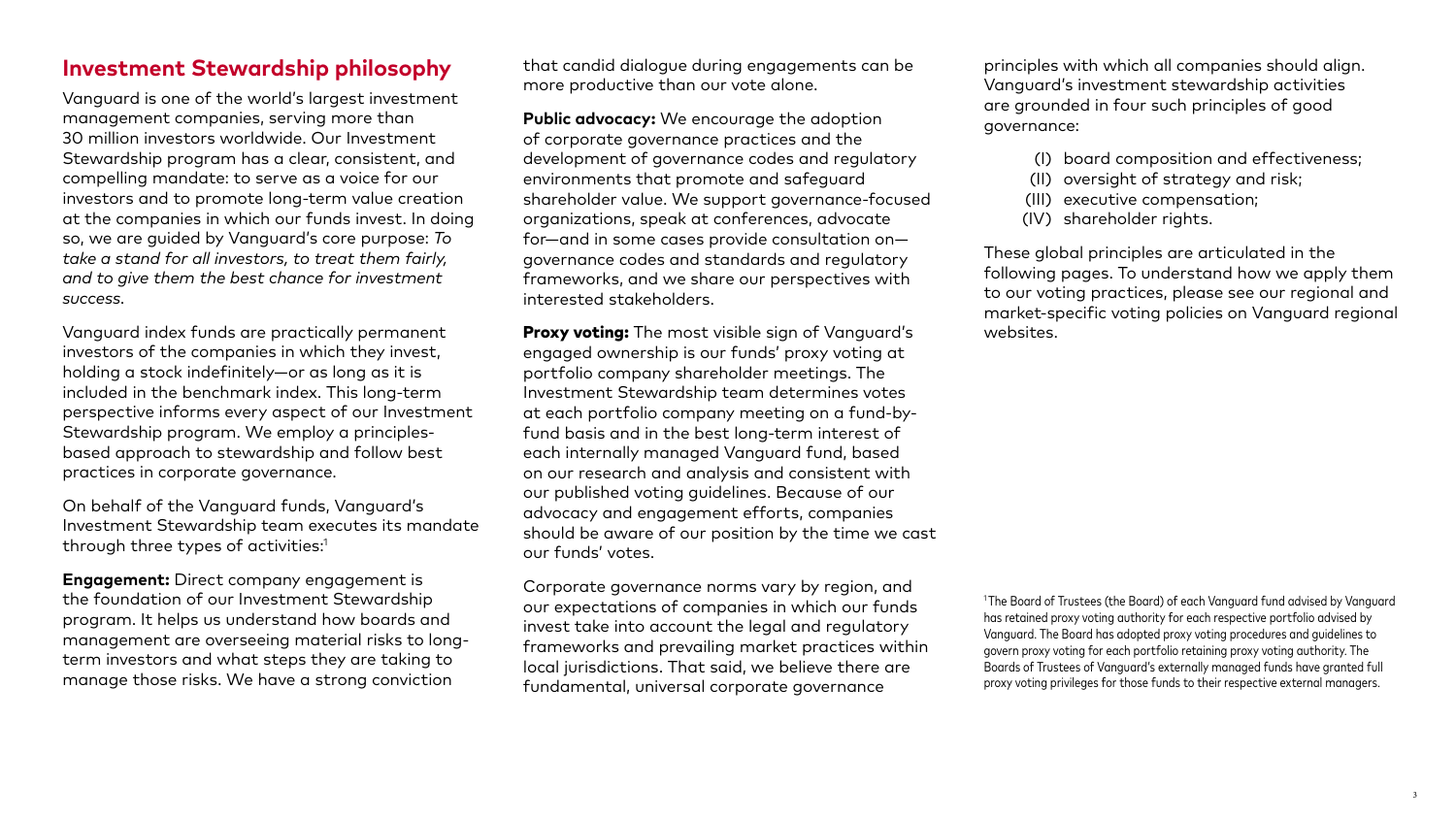# **Principle I: Board composition and effectiveness**

Good governance starts with a company's board of directors. Board members are elected to represent the interests of all shareholders, and they have key responsibilities that are critical to companies setting themselves up to stay relevant today, tomorrow, and well into the future. These responsibilities include planning for the succession of company management, overseeing strategy and risk, setting executive pay, establishing a strong foundation of corporate governance, and engaging with shareholders. Such responsibilities directly affect the long-term interests of Vanguard investors.

A well-composed board is in the best position to execute effective decisions on behalf of shareholders. For this reason, we take a boardcentric approach to our investment stewardship efforts. Our primary focus is to ensure that the individuals who represent the interests of all shareholders are independent, come from diverse backgrounds, and are suitably experienced and committed.

# **Expectations**

**Independent:** We expect boards to be appropriately independent of company management in both form and substance. Independence at the board level

supports a structure of shareholder representatives who are independent in mindset and able to fulfill their role to properly challenge management. In practice, this generally means that boards should be majority independent, with key committees composed of independent directors only. In markets where majority independence is not the norm, we expect companies to move in the direction of greater board independence.

We also support independent leadership in the boardroom. That may take the form of an independent chair or a lead independent director. Regardless of title, the role's responsibilities should be robust and clearly defined through company disclosure.

We generally define independence in accordance with the relevant exchange listing standards or local corporate governance codes or both.

**Diverse:** We expect boards to reflect both diversity of personal characteristics (such as gender, race, age, and ethnicity) and diversity of skill, experience, and opinion. We believe that a variety of unique experiences meaningfully contributes to a board's ability to serve as effective, engaged stewards of shareholders' interests. We are not prescriptive about age limits, tenure limits, board size, or overall composition. We believe that boards should determine the composition best suited to their

company while considering market best practices, expectations, and risks.

In practice, companies should publish their perspectives on diversity so that shareholders can better understand how a board considers diversity in its composition. As a best practice, we expect to see board composition disclosure, at least in aggregate. We also expect companies to conduct a sufficiently broad search for director candidates. This search should go beyond traditional candidate pools and purposely consider candidates who will bring diverse perspectives into the boardroom.

**Suitably experienced:** We expect boards to be fit for purpose. This means having a thoughtfully composed board with the right mix of skills and experience, enabling directors to fulfill their role to oversee company strategy and risk. The board's composition should therefore reflect expertise related to company strategy and risk, as well as in corporate backgrounds outside the company's core business.

We also expect board composition to evolve with company strategy. For this reason, companies should be thoughtful in their approach to board evolution and should refresh directors, as needed, to bring new perspectives and skill sets into the boardroom. We believe that regular and meaningful evaluations enable boards to analyze their current











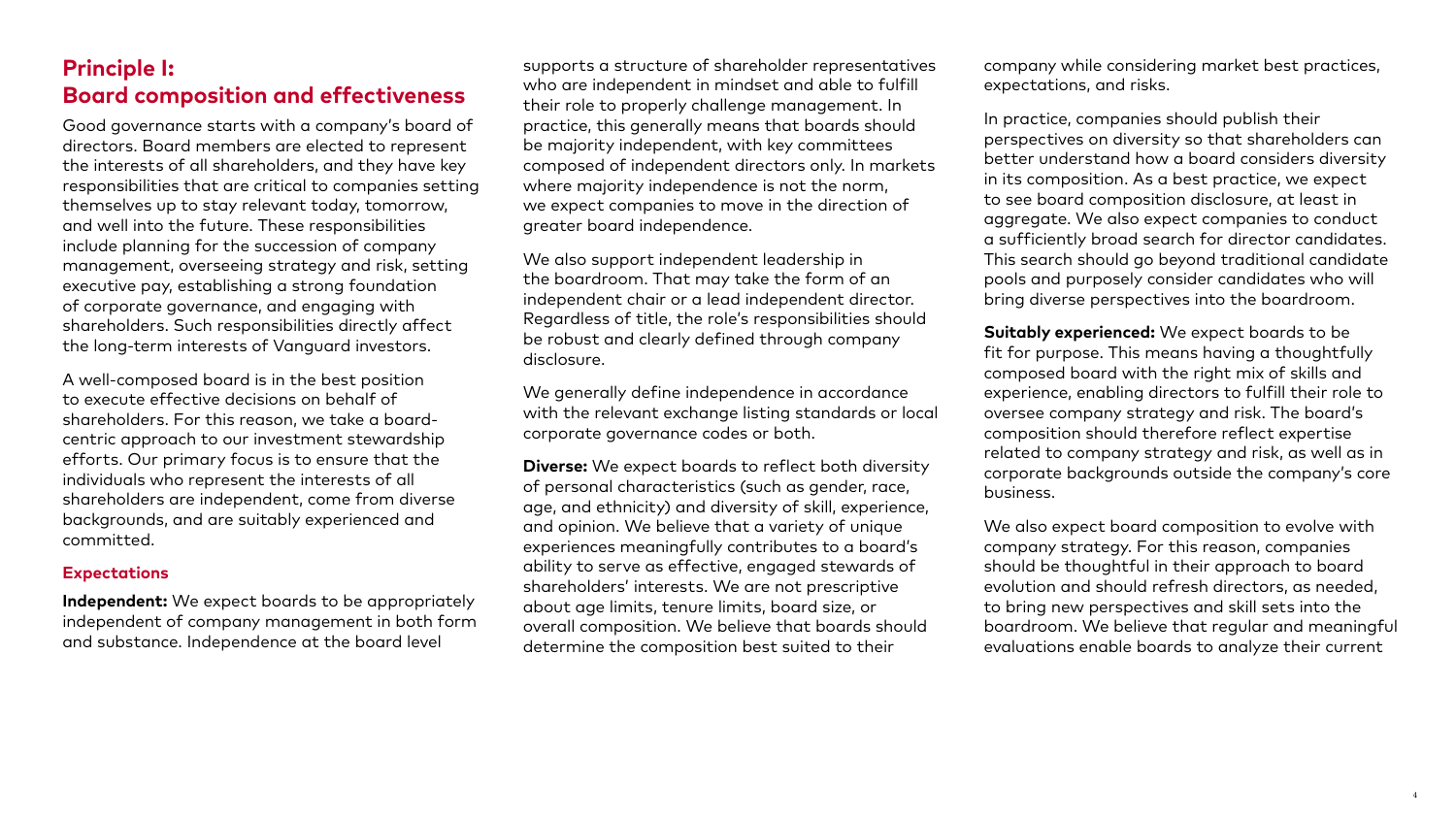### **Independence:**

- 4 Majority independent board
- $\mathcal V$  Independent key committees
- $\boldsymbol{\nu}$  Independent leadership

#### **Diverse:**

- $\checkmark$  Diversity of skills, experience, opinion, and personal characteristics
- $\vee$  Published perspectives on diversity
- 

- 
- $\mathcal V$  Broad search for director candidates

- $\boldsymbol{V}$  Mix of skills
- $\sqrt{\phantom{a}}$  Board evolution and refreshment
- $\vee$  Regular board evaluation
- $\vee$  Inclusion of external perspectives
- Disclosure about directors' skills and personal traits

# **Appropriately experienced:**

- $\vee$  Appropriately limited number of boards on which a director serves
- $\boldsymbol{\nu}$  Attendance at board and committee meetings

## **Committed:**

composition and identify opportunity areas. Our preference is that companies disclose to shareholders key findings of these evaluations, along with directors' skills and personal traits, to enable them to make more informed proxy voting decisions.

**Committed:** The role of public company directors is complex and time-consuming, and we believe that directors should maintain sufficient capacity to effectively carry out their responsibilities to shareholders. For this reason, directors should appropriately limit their board and other commitments to ensure that they are accessible and responsive to both routine and unexpected board matters (including their attending board and relevant committee meetings). Any exceptions to their participation/attendance should be appropriately disclosed.

# Our expectations at a glance

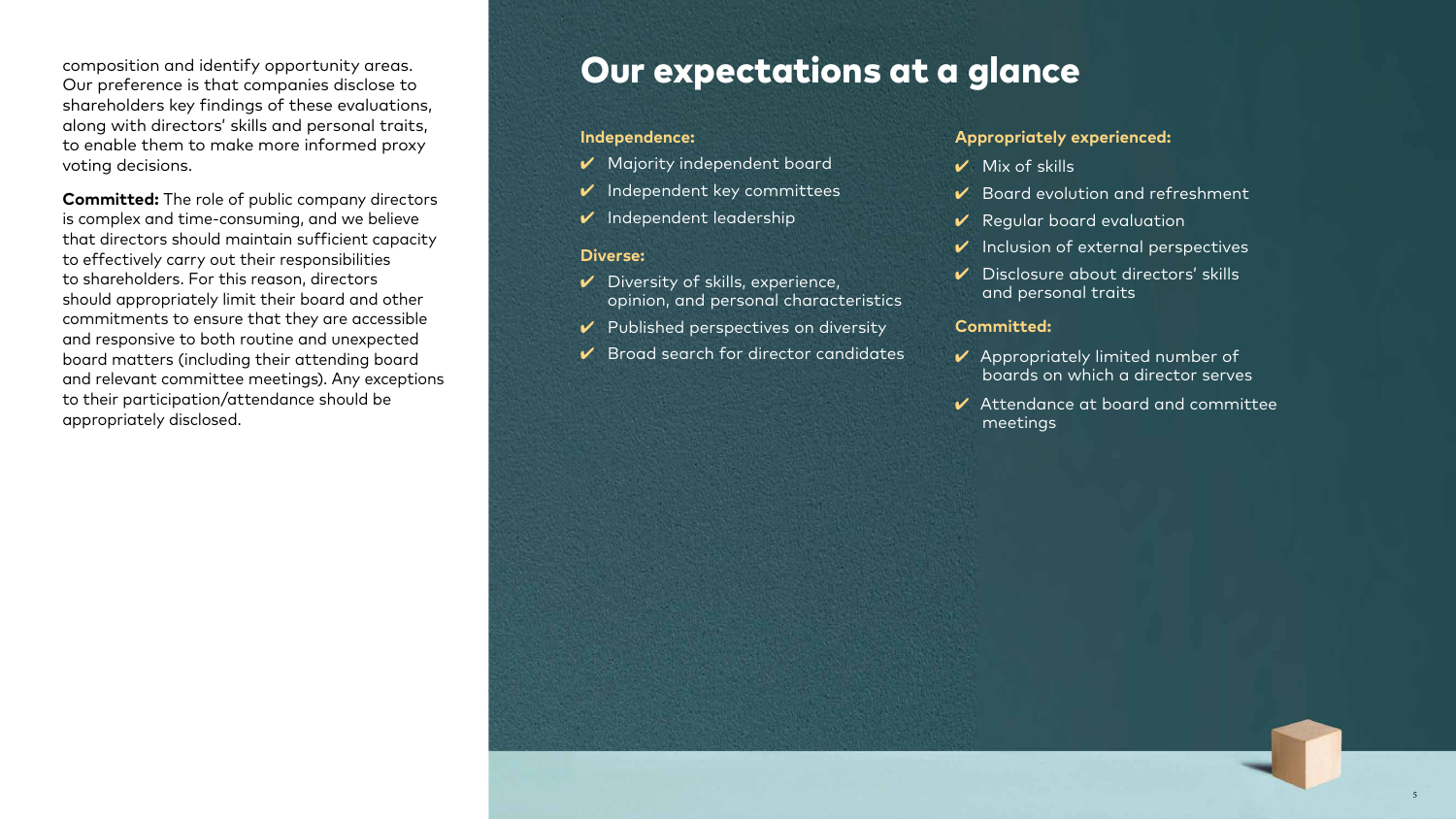# **Principle II: Oversight of strategy and risk**

Strategy and risk are two sides of the same coin: Every strategy involves risk, and every risk can present strategic opportunities. We believe that boards are responsible for effective oversight of a company's long-term strategy and any relevant and material risks, including sustainability opportunities or concerns. Directors should bring a wealth of experience to the boardroom, and we look for highly effective boards that can both support and challenge their management teams' direction of strategy and oversight of risks.

For these reasons, we believe that boards should engage in strategy formation and that companies should maintain robust processes for their boards to evaluate and mitigate material risks. In addition, information on the procedures surrounding the board's oversight of strategy and risk should be publicly disclosed, and members of management and the board should be able to discuss these topics with shareholders.

Investors also benefit when the market has better visibility into the long-term sustainability of a company's business. The disclosure of material risks to a business—which arise from a range of factors, including environmental and social concerns—results in a more accurate valuation of the company. Over time, accurate valuations are critical to ensuring that our fund shareholders are appropriately compensated for the investment risks they assume.

# **Vanguard's view on sustainability**

For Vanguard, sustainability is synonymous with longtermism. We start with the premise that our equity index funds typically hold companies' stock for long periods and are near-permanent investors in just about every public company and every industry. With this indefinite horizon, our funds must focus on how companies are setting themselves up for success today, next year, and well into the future. We expect that the companies in which our funds invest, and their boards, have a similar focus.

# **Expectations**

**Oversight of strategy:** We expect boards to be meaningfully involved in the oversight and formation of strategy. We also expect boards to educate themselves by seeking out varied internal and external perspectives and continuously taking part in dialogue with management teams. Directors should be knowledgeable about the risks and opportunities that stem from a company's strategy, how the company creates value, and how it will remain relevant over the coming decades. Vanguard does not seek to dictate company strategy. Rather, we want to know that critical issues are being addressed. A board should be consulted on and involved in overseeing the company's strategic direction and progress toward attaining its

objectives.

**Focus on material risks:** We expect companies to approach risk from a long-term material economic standpoint. Companies should consider risks that may harm their long-term value, including traditional

business risks as well as material environmental and social matters.

The risks that a company faces are not static. Rather, they evolve with changes to business strategy, regulations, and the political and societal climate. We look for boards to educate themselves and seek out third-party perspectives and information on current and potential material risks. This knowledge will support the evaluation of risks, and the related business opportunities, in strategic decision-making. **Disclosure:** Directors should communicate their

approach to risk oversight to shareholders through engagement and written disclosure.

We encourage companies to provide full disclosure on material risks. Because required disclosures will not always tell the whole story, we encourage companies to use widely recognized industry disclosure frameworks to guide their presentation of information in a way that is consistent, comparable, and relevant to investors. This includes both historical data and forward-looking information so that the market has context for what companies have done, what they plan to do, and how their governance structures enable successful decision-making. We suggest that companies adhere to reporting structures such as the Value Reporting Foundation (formed by the merger of the Sustainability Accounting Standards Board and the International Integrated Reporting Council), the Task Force on Climate-related Financial Disclosures (TCFD), or other broadly accepted industry-specific frameworks.

6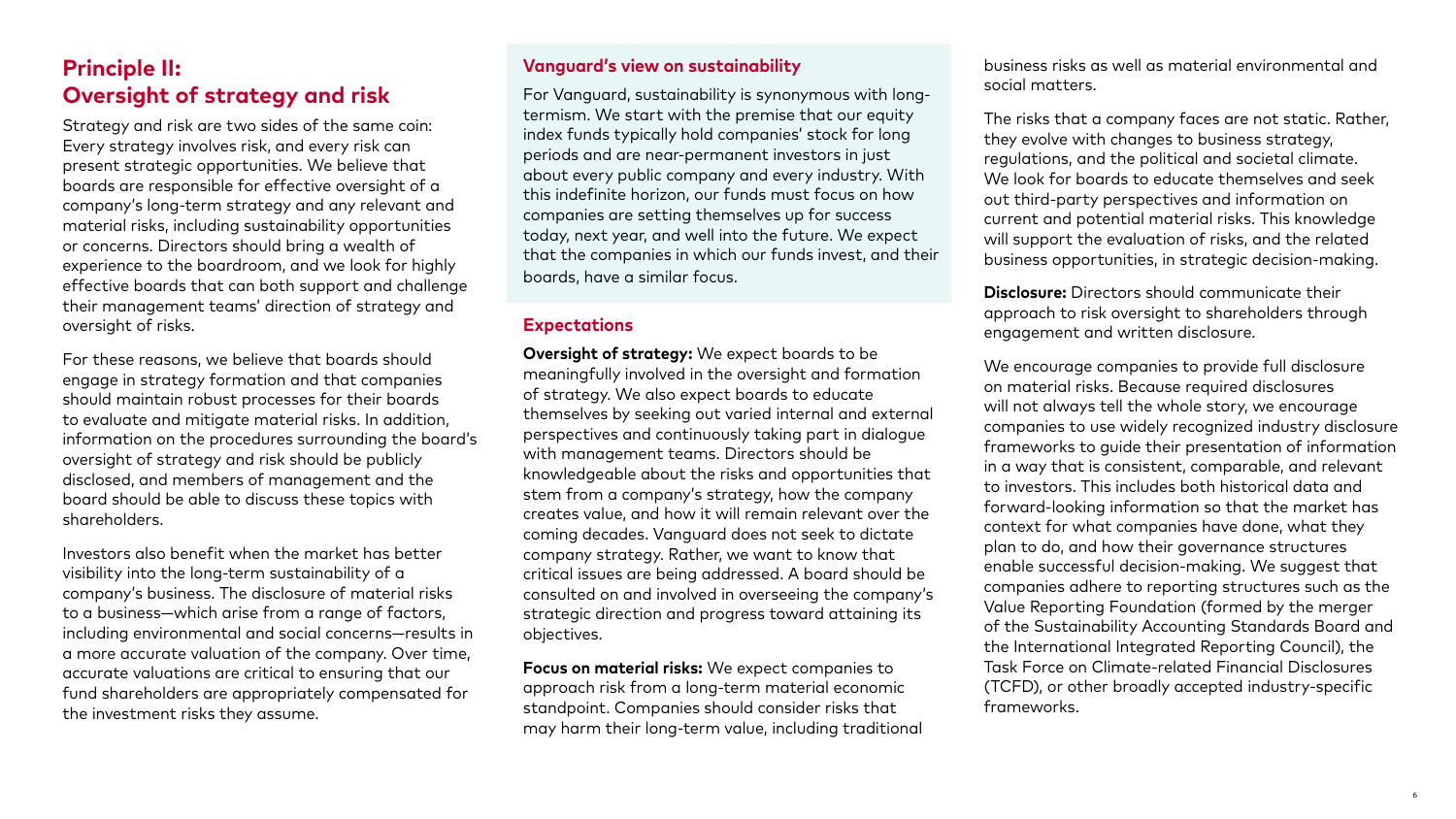**Engagement:** The oversight of strategy and risk is not an area that frequently manifests itself directly in voting; therefore, we expect companies and their boards to be prepared to engage on this topic. Given that we are primarily interested in how the board is involved in oversight, we prefer that such discussions include an independent director.

**Capital structure, mergers, acquisitions, and other financial transactions:** As with all board decisions, we expect the board's consideration of capital-raising, mergers, acquisitions, and other financial transactions to be determined based on the long-term interests of company shareholders.

Capital-raising can be an important growth enabler for a company. Although we believe that this generally falls within the domain of management, boards should maintain oversight of key transactions.

We expect clear disclosure of the rationale for the transaction, oversight of the deal, and, in the case of mergers and acquisitions, valuation determination processes. Boards also should ensure that such transactions are considered by an independent body that is free from conflicts of interest.

**Climate-related risk:** Climate change presents a profound risk to companies and their long-term investors. Few, if any, companies will be exempt from its far-reaching implications. As a fiduciary, Vanguard views climate risk through the lens of materiality, seeking to determine whether climate-related factors pose a meaningful threat to long-term shareholder value. We support comprehensive and effective emissions disclosures and climate-related metrics and mitigation targets, such as those aligned with the goals of the Paris Agreement.

Boards should be fully aware of climate risks and opportunities as part of a foundation for making the most sustainable long-term decisions. We look for companies to exhibit sound climate change risk management, including:

**• Climate-competent boards.** Boards need to get smart on climate risk. This means having directors with relevant expertise, participating in ongoing climate education, and maintaining perspectives that are independent of management. We expect active, independent monitoring of climate issues and integration of climate risks into strategic and

**• Effective disclosure**. Our interest is in transparency; when the market has relevant information, a company's stock price will more accurately reflect climate-related risk and opportunity. Climate-related disclosures should be aligned with investor-oriented frameworks such as those set forth by the TCFD, so that they may be compared over time and across

- financial planning.
- peers.
- them clearly.

**• Risk mitigation.** Since 2015, the goals set forth in the Paris Agreement have become a widely accepted standard for countries and companies aiming to address climate change. Where climate change is a material risk, Vanguard encourages companies to set targets that align with these goals and to disclose

**Social risk:** It has become increasingly important for companies to understand and mitigate the potential social risks that can affect their communities, human rights, and society at large. A company's social risks can be assessed by how well it manages its relationships with stakeholders such as employees, customers, and the communities in which it operates. If managed poorly, social risks can manifest themselves as, for example, reputational, competitive, legal, or regulatory risks; can affect a company's social license to operate; and can erode long-term shareholder value. We expect boards to be fully engaged and knowledgeable about monitoring and governing such risks.

**Diversity, equity, and inclusion:** Vanguard's views on diversity extend beyond the boardroom to leadership teams and workforces. As firms compete for employees with the right skills and experience, they face greater pressure about how they attract, develop, and retain their workforces.

Many companies' most valuable asset isn't a patent or a product. It's their people. Boards oversee strategy and risk, but the workforce executes that vision. Companies and their boards should demonstrate how workforce diversity is integrated into their broader talent strategy, as well as their oversight of human capital management risks. Companies should provide disclosure that demonstrates the board's oversight and objectives related to the company's diversity, equity, and inclusion priorities. With consideration for market norms and regulations, companies should disclose relevant metrics, including workforce demographics,

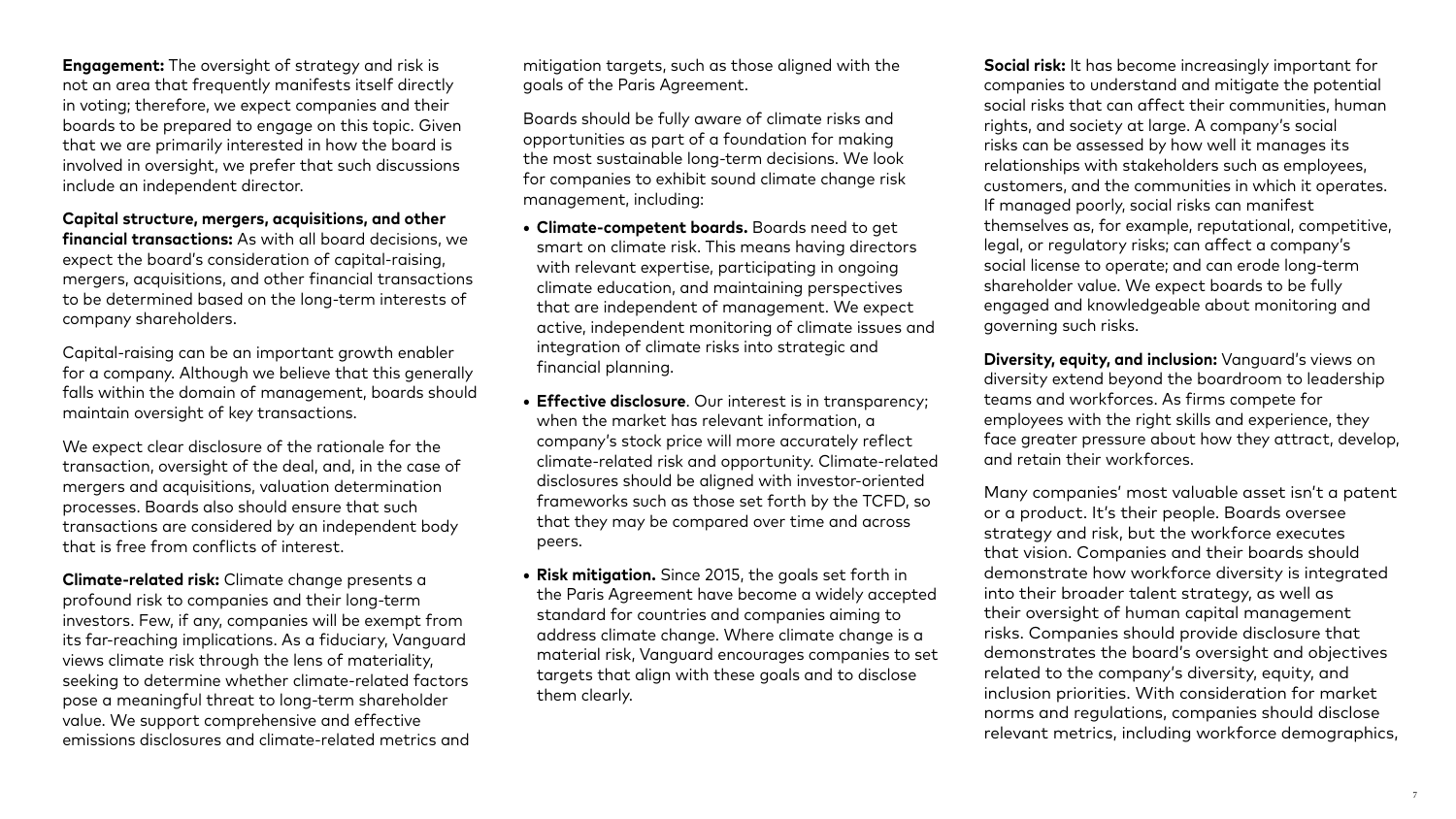### **Oversight of strategy:**

- $\vee$  Boards should be involved in oversight and formation of strategy
- Boards and management should identify strategic risks and opportunities

#### **Focus on material risks:**

- $\overline{\mathsf{V}}$  Boards should have a long-term economic and material viewpoint
- Boards should evaluate relevant environmental and social matters
- $\overline{\mathsf{V}}$  Boards and company executives should identify risks and put in place mitigation plans
- Boards should stay educated about evolving risks

- $\vee$  Disclosure related to approach to risk oversight
- $\boldsymbol{\nu}$  Disclosure that is consistent, comparable, and decision-useful
- $\checkmark$  Disclosure that utilizes generally accepted reporting frameworks

V Company leaders should engage with shareholders on oversight of strategy and risk

#### **Disclosure:**

- $\blacktriangleright$  Plans are based on the long-term interests of company shareholders
- $\vee$  Boards have robust oversight process for transactions
- ✔ Company publishes clear disclosure that is decision-useful
- $\blacktriangleright$  Policies and practices are considered by an independent body

# **Engagement:**

- $\vee$  Directors with appropriate knowledge and skill set should oversee climate-related risks
- $\vee$  Climate-related disclosures should align with internationally recognized and investor-oriented frameworks
- $\vee$  Company leaders must identify climate-related risks and develop appropriate risk mitigation
- **V** Target setting allows for progress checks across many years

# **Capital structure, mergers, acquisitions, and other financial transactions:**

 $\vee$  Directors must demonstrate a thorough understanding of a company's social risks and communicate a coherent risk mitigation strategy

 $\vee$  Boards must develop a human capital management strategy that incorporates workforce diversity

# **Climate risk:**

# **Social risk:**

# **Diversity:**

# **Activism:**

- $\blacktriangleright$  Boards should review and consider changes outlined in shareholder proposals
- $\mathcal V$  Boards should seek the input of all shareholders
- $\blacktriangleright$  Boards should determine what is in the best interest of all shareholders when analyzing the merits of shareholder proposals



in order to monitor current state and year-over-year progress.

Where market-appropriate and legally permissible, Vanguard expects the disclosure of these metrics to reflect gender, race, and ethnicity diversity measures at the executive, nonexecutive, and overall workforce levels, providing adequate accommodations in cases where an individual may choose not to disclose, may identify by another category, or is not legally permitted to disclose. Human capital management matters are critical to a company's long-term success, and boards should demonstrate appropriate oversight of these risks.

**Activism:** When shareholders share their perspectives, regardless of whether they are activist investors or more traditional shareholders, we expect the company to listen and consider their perspectives. In instances where an activist advocates for a strategic shift, we also expect boards to seek the other shareholders' input on the activist's proposals. Ultimately, we expect the company to make an informed decision that is in the best long-term interest of all shareholders.

# Our expectations at a glance

8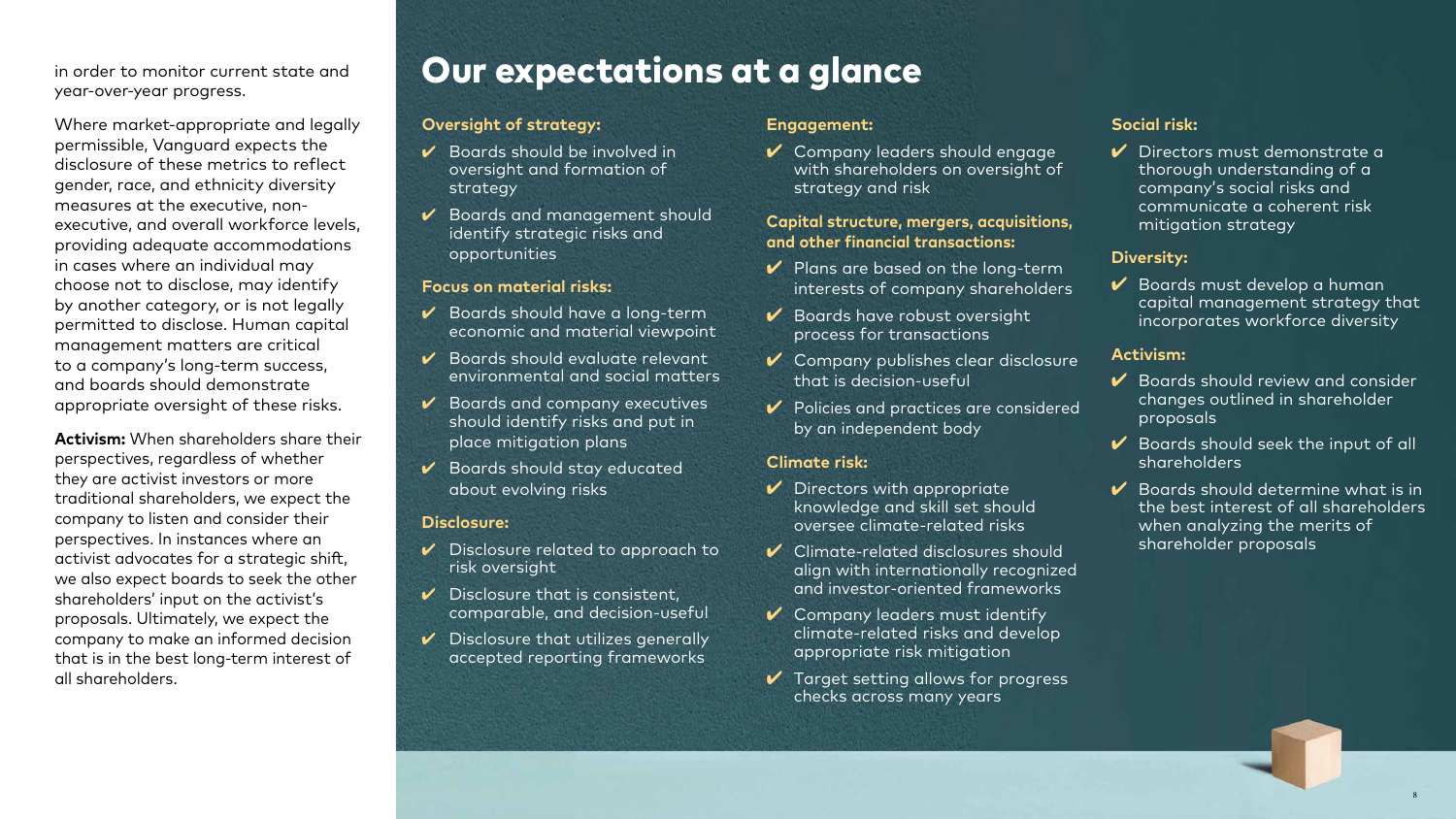# **Principle III: Executive compensation**

We believe that performance-linked executive pay (compensation or remuneration) policies and practices are fundamental drivers of sustainable, long-term value. We look for pay plans that incentivize outperformance versus industry peers over the long term.

We do not believe there is a one-size-fits-all approach to executive compensation; norms and expectations vary by industry type, company size, company maturity, and region. Boards should consider the following best practices when setting compensation.

# **Expectations**

**Relative pay for performance:** Board committees that oversee executive pay (compensation or remuneration committees) should create and implement plans that encourage and reward the creation of sustainable financial value for shareholders. We consider performance in both relative and absolute terms but believe that pay

should ultimately align with performance compared with a relevant peer group. An outsized peer group or peers that do not seem comparable from a business or strategy perspective would lead us to question whether these practices are intended to inflate executive pay.

**Long-term focus:** It is important that a plan emphasizes long-term value creation and does not unduly reward short-term performance. We prefer to see incentive plans that consider at least a threeyear performance measurement period and that set long-term holding periods for any equity awards. In addition, we believe that, at a minimum, a plan's fixed pay should not exceed the portion of variable or "at risk" pay.

**Plan structure:** To further emphasize the long-term focus of pay plans, compensation or remuneration committees should consider incorporating performance metrics that align with long-term corporate strategy and performance. Because pay should ultimately align with relative performance, we emphasize the importance of integrating relative metrics and benchmarking into the plan. When absolute metrics are included in a plan, we

seek disclosure to help us understand how this pay design maintains alignment between relative pay and performance. We expect all metrics, whether relative or absolute, to be set at rigorous but achievable objectives, with total pay targets set at reasonable and competitive market levels.

We support a board's choice to apply positive or negative discretion where appropriate. However, we are cautious about supporting one-time special awards, which may overemphasize short-term performance. Where deviations in plan structure or payouts arise from the use of discretion, we expect disclosure to explain the reason for the award and the methodology used by the board to grant the award.

We also believe that pay plans should contain a clawback policy and, in situations that warrant it, that the board should exercise its discretion to invoke this policy.

Responsiveness and disclosure: Although Vanguard is mindful of local market requirements, we generally expect companies to present executive pay proposals to shareholders at every annual



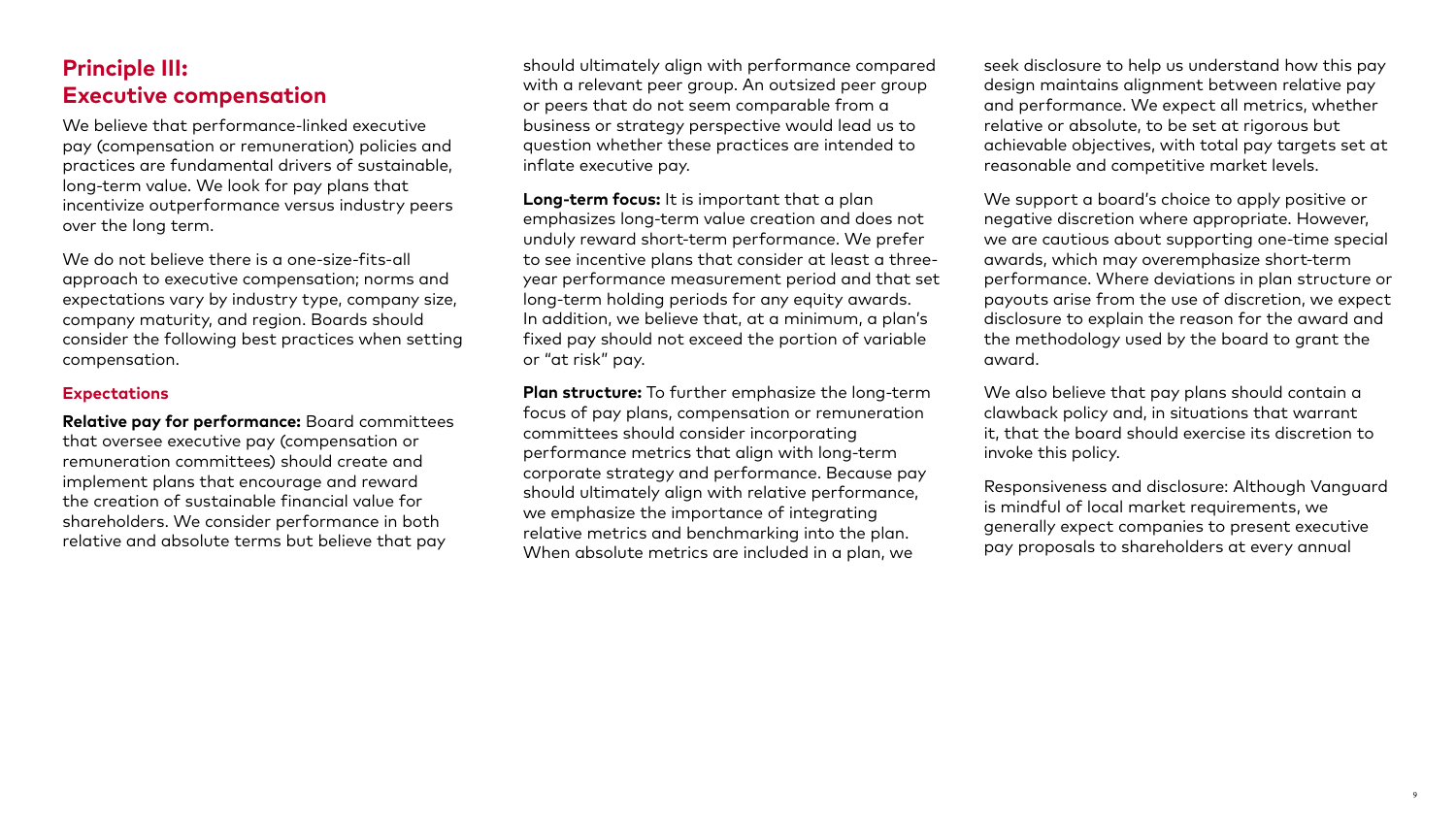# Our expectations at a glance

# **Relative pay for performance:**

- $\vee$  Pay-for-performance alignment
- $\boldsymbol{\nu}$  Absolute and relative performance
- $\vee$  Relevant set of peers
- 
- 
- $\vee$  Long-term incentive plan with at least three-year measurement and holding periods

# **Long-term focus:**

 $\checkmark$  At-risk pay that exceeds fixed pay

### **Plan structure:**

- $\vee$  Metrics aligned with corporate strategy
- $\vee$  Rigorous goal setting
- $\vee$  Relative plan metrics
- $\checkmark$  Target pay in line with market levels
- $\vee$  Appropriate committee discretion
- $\vee$  Clawback policy implementation

- $\vee$  Clear and transparent disclosure
- $\mathcal V$  Board responsiveness to shareholder feedback

## **Responsiveness and disclosure:**

general meeting. Shareholders also should be able to analyze executive pay and easily understand pay expectations and outcomes. A company's disclosure should therefore clearly articulate the plan's structure and the compensation/remuneration committee's processes for determining that structure. Where support for executive pay is low, boards should consider their shareholders' views and be responsive to such input. However, shareholder feedback or disapproval should not be the sole factor in initiating a review of a pay plan's structure. Boards should regularly evaluate and revise executive pay plans, to ensure that suitability is maintained.

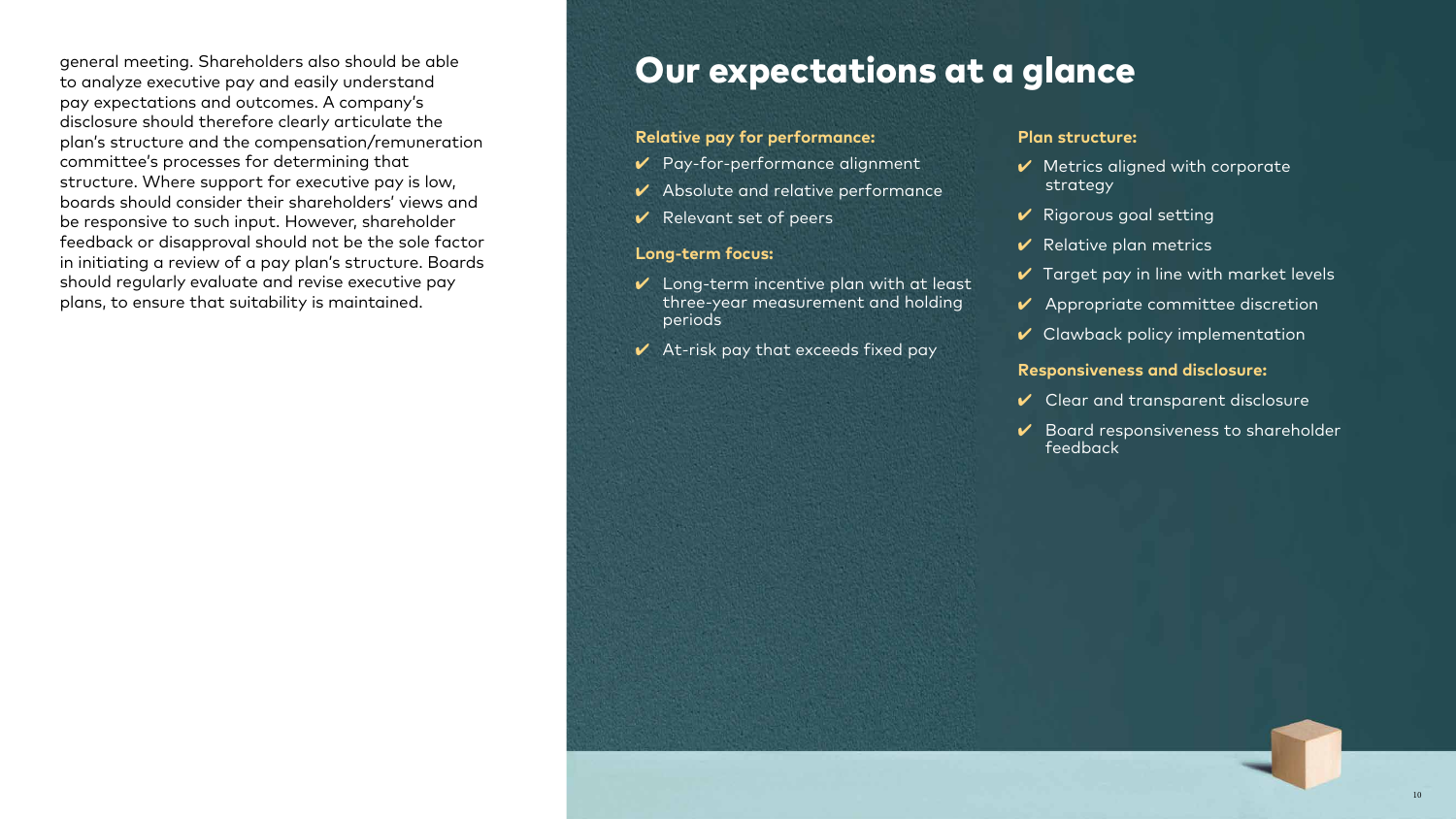# **Principle IV: Shareholder rights**

Shareholders should have the power to use their voice and vote to ensure the accountability of a company's board and management. We expect companies to adopt governance structures, such as annual director elections that require securing a majority of votes, to ensure that boards and management serve in the best interest of the shareholders they represent. We believe such governance structures can serve as a safety net to safeguard and support foundational rights for shareholders.

# **Expectations**

**Voting rights**: Voting is the mechanism through which every shareholder has a voice. Therefore, certain matters that are material to a shareholder's investment should be put to a vote. Some examples include mergers or significant acquisitions, material changes to bylaws, and changes to governance structures.

Vanguard supports "one-share, one-vote" structures that grant shareholders voting rights in proportion to their economic interests. We are mindful, however, not to hinder public capital formation, and we appreciate that some companies choose to have multiple share classes upon their initial public offering. In those instances, we encourage firms to implement sunset provisions that adopt "one-share, one-vote" structures over time.

- $\checkmark$  Right to call special meetings, act through written consent, use shareholder access
- V Vote on amendments to company bylaws
- $\checkmark$  Right to nominate directors
- 4 Antitakeover measure disclosure

- 4 Annual elections for directors
- **V** Majority vote standard
- $\vee$  Responsiveness to shareholders



**Shareholder rights:** Boards should not unnecessarily limit the rights of shareholders. Such rights include the right to call special meetings and to place director nominees on a company's ballot (that is, proxy access). These rights improve director accountability and strengthen the shareholder voice in instances where the board appears resistant to shareholder input. We also expect material bylaw amendments to be put to a shareholder vote and ratified by a majority vote standard.

In contrast, antitakeover measures reduce board and company accountability and limit shareholder rights. Vanguard does not typically support such measures. Companies that choose to adopt an antitakeover device should explain why this is in the best interests of shareholders.

**Director elections:** We favor annual elections for directors and a majority vote standard to join or remain on the board. These conditions enable shareholders to evaluate the performance of directors annually and use their vote to either support the status quo or encourage change.

If majority support is not obtained, we expect the director to offer to resign. If the board chooses not to accept the resignation, it should disclose a compelling rationale why shareholders' wishes were contravened.

# Our expectations at a glance

# **Voting rights:**

- $\checkmark$  Shareholder vote on material matters
- $\vee$  One share, one vote

# **Shareholder rights:**

# **Director elections:**